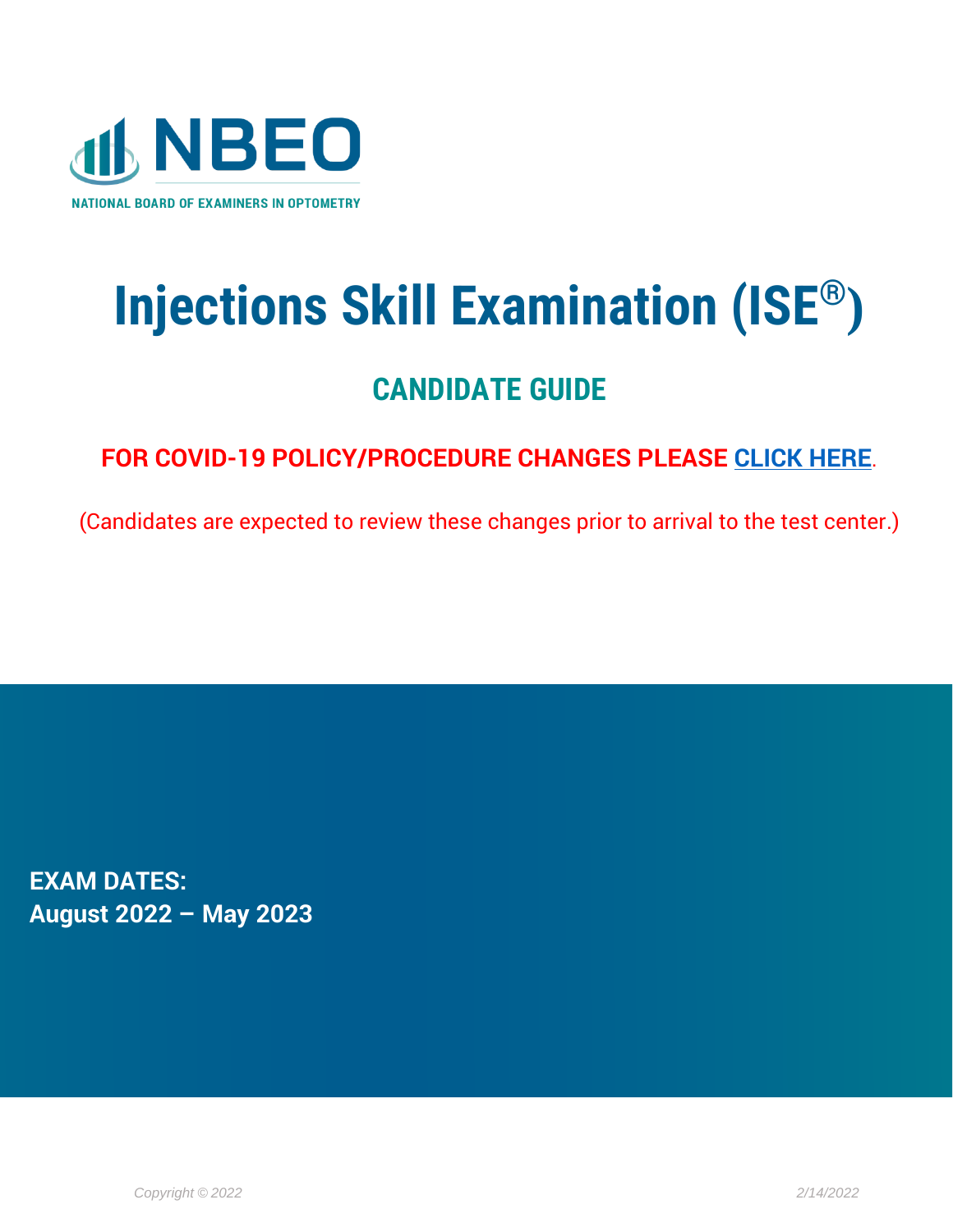The Injections Skill Examination (ISE®) is composed of one clinical skill, demonstrated within a 15-minute time period. The clinical skill to be assessed is the same for all ISE test sessions and utilizes the same scoring criteria.

ISE will be audio and video recorded for review during the scoring process by a remote examiner.

The following are the required procedures to be completed within the skill:

- **Procedure 1: Preparation for Intravenous (IV) Injection for Fluorescein Angiography**
- **Procedure 2: Preparation for Intramuscular (IM) Injection of Epinephrine**
- **Procedure 3: Performing an Intravenous Injection for Fluorescein Angiography**
- **Procedure 4: Performing an Intramuscular Injection of Epinephrine**

#### **This guide is to be used for preparation of the ISE exam only.**

Described in this document are the ISE clinical assessments that are to be performed. The candidate instructions included at the end of this document will be posted in the exam room for review during the examination.

The evaluation form, equipment list, and other helpful resources are available on our website at [https://www.optometry.org/exams/ise.](https://www.optometry.org/exams/ise)

#### **Candidates are expected to thoroughly review this manual in preparation for ISE. This manual contains all relevant information a candidate needs to adequately prepare for the Injections Skill Exam.**

**Candidates should be aware that the majority of the information in this manual will not be reviewed again during the candidate orientation process.**

# **OVERVIEW OF TERMS**

- **Candidate:** An individual taking the Injections Skill Exam.
- **Candidate Performance:** When the candidate is actually performing the procedures/skill.
- **Evaluation Form:** The yes-no checklist an examiner uses to evaluate the candidate.
- **Examination Cycle:** The 15-minute time allocation for the exam.
- **Finished:** When a candidate has completed their performance and will no longer be scored on any exam items.
- **Item:** A numbered procedural element within each procedure.
- **NBEO:** National Board of Examiners in Optometry®
- **NCCTO®:** National Center of Clinical Testing in Optometry
- **NCCTO Staff:** The personnel responsible for executing the exam and serving as a candidate advocate and liaison to NBEO. Referred to as "staff" throughout this guide.
- **Observation Time:** The time before the exam when candidates can familiarize themselves with the station.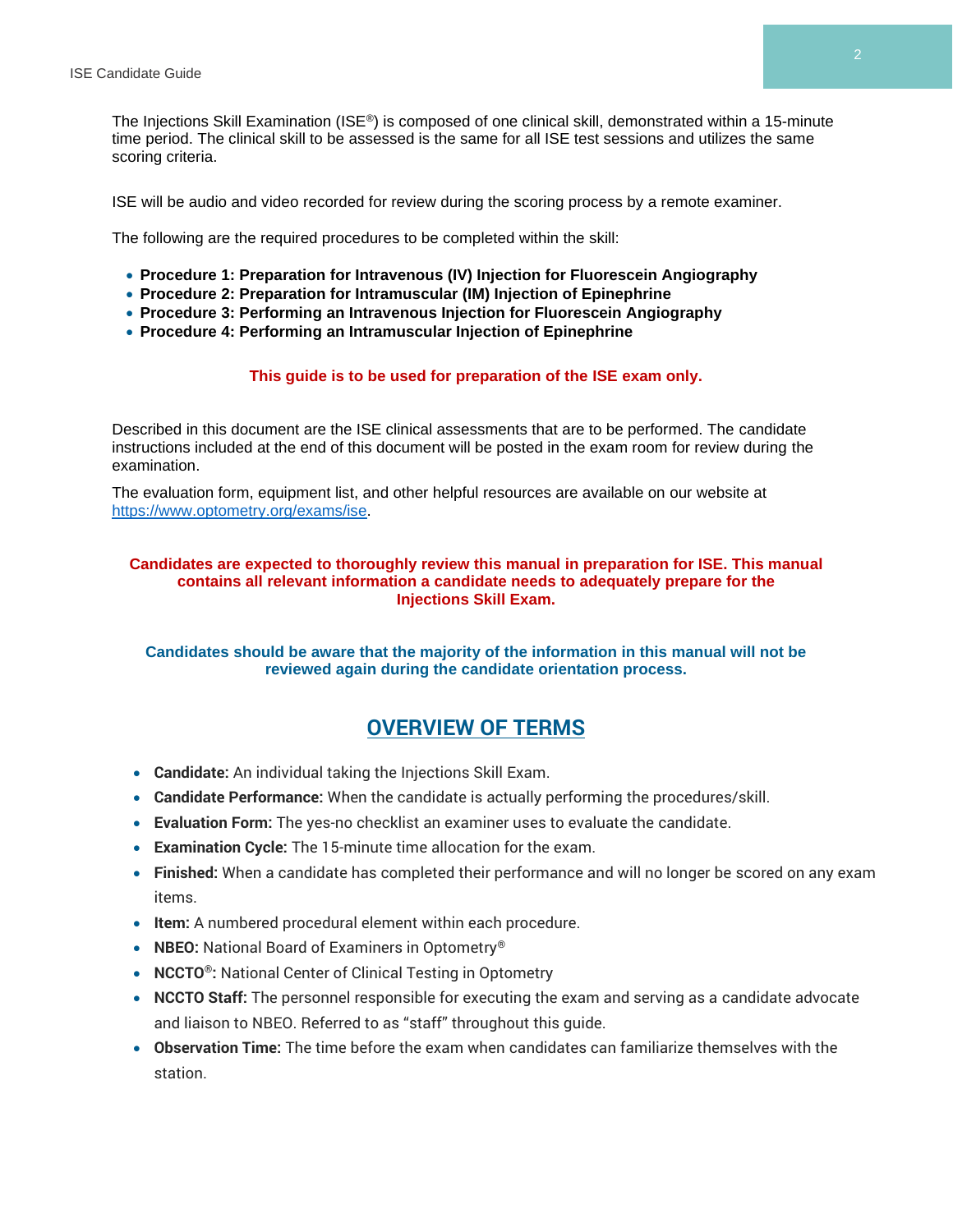- **Procedure:** The individual procedures within the injections skill. ISE has four separate procedures that make up the overall skill.
- **Proctor:** The individual who will interact with the candidate during ISE.
- **Remote Examiner (RE):** The individual responsible for scoring the candidate's performance remotely.
- **Repeat:** When a candidate wishes to repeat a procedure or item.
- **Skill:** A substantive component of a patient examination related to a particular technique or welldefined process.
- **Station:** An exam room in which required skills will be assessed during a delineated time period; ISE has one station.
- **STOP:** When a candidate's performance is stopped for either safety purposes or because they have used all available attempts to complete a procedure.

# **EXAM PREPARATION**

#### **PREPARATION**

In addition to reviewing this candidate guide, the following information should be reviewed by candidates in preparing for their exam:

- Evaluation Form
	- The evaluation form contains the items examiners use to assess a candidate's performance. The exam items are in the form of yes-no checklists. Items must be completed **in their entirety** to receive credit.
- Candidate Orientation Video
- ISE Site Information & Equipment List
- Information regarding traveling to Charlotte, hotels, etc.
- COVID-19 policy and procedure changes

These resources can be found at [https://www.optometry.org/exams/ise.](https://www.optometry.org/exams/ise)

#### **EQUIPMENT**

- All necessary equipment used during the exam will be provided by the NCCTO.
- Candidates should not bring any equipment with them to the test center.

# **ATTIRE**

- Candidates are expected to wear *professional attire.*
- NBEO interprets professional attire as attire that **EXCLUDES** jeans, shorts, athletic pants, T-shirts, scrubs, garments that could be viewed to be immodest (e.g. tank tops, sheer clothing), tennis shoes, sneakers, and/or flip flops.
- Collared short-sleeved shirts are acceptable.
- Candidates must bring and wear white lab coats throughout the exam.
- Candidates reporting to the test center in attire deemed to be inappropriate will be addressed by the NCCTO staff **and may not be permitted to take the exam.**
- Please use the provided restrooms to change clothing if needed.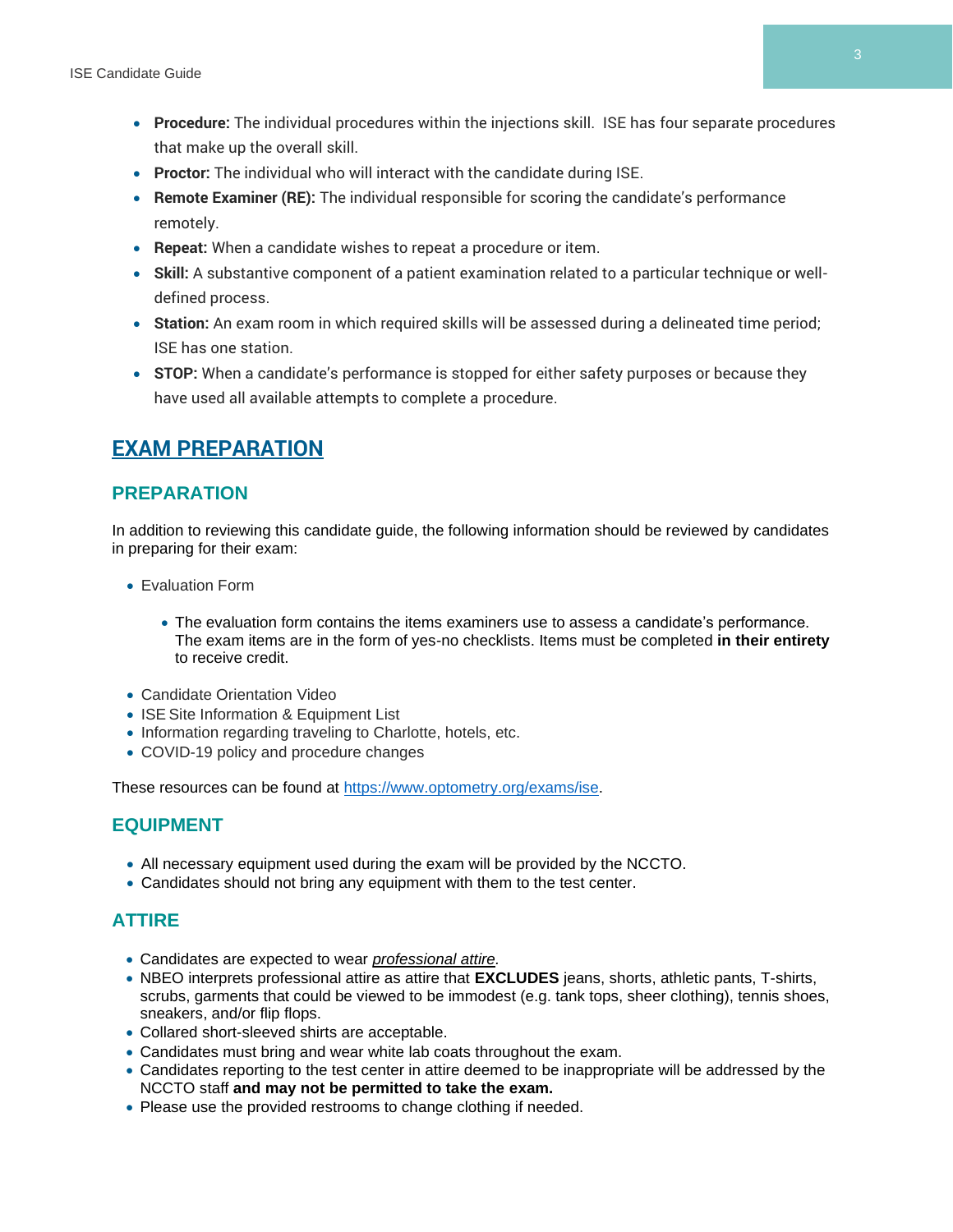#### **NBEO ACCOUNT INFORMATION**

Candidates must know their OE TRACKER® and NBEO password to complete a required incident report and optional survey at the end of their exam. This is the same password the candidate created and used to register for the NBEO exam and/or view scores on the NBEO website.

# **ARRIVAL TO TEST CENTER**

#### **REPORTING LOCATION**

The reporting location is:

200 South College Street Suite 2020 Charlotte, NC 28202 (20th floor of the BB&T Building)

#### **REPORTING TIME**

#### **Candidates must report to the test center on the date and time for which they registered online.**

- The check-in process begins at the time reflected on the registration. You can review your registration here: [https://www.nbeo.org/check\\_registration.cfm.](https://www.nbeo.org/check_registration.cfm)
- Candidates should arrive no earlier than five minutes prior to their listed report time.
	- $\bullet$  In the event a candidate arrives to the BB&T building early, the 3<sup>rd</sup> floor contains an indoor mall with restaurants, shops, and cafes. Candidates are welcome to spend time on the  $3<sup>rd</sup>$  floor while waiting for their check-in time.
	- Candidates who arrive late for check-in may be disqualified from the examination session.
	- Space and time constraints may prevent the candidate from being rescheduled to a later session on the same day. In that event, the candidate forfeits their right to being tested (and the exam fee) for that date's administration of ISE.
- Candidates should anticipate being on-site for approximately one hour. This time includes: check-in, orientation, exam process, and check-out.
- Candidates should schedule return flights no sooner than three hours after their report time.

#### **PHOTO IDENTIFICATION**

To be admitted to the test center, you must present **one** acceptable form of photo identification that includes **both an embedded photograph and signature**.

The only acceptable forms of identification are:

- A valid driver's license or an official photo identification card (ID) by the government of the state or province where you reside
- A valid passport
- A valid student identification card from an accredited school/college of optometry, provided this identification card includes **both a photograph and signature embedded in the card**.

In order to be considered valid, **the ID must**:

- Match the name listed on the NBEO profile [\(https://www.nbeo.org/profile/\)](https://www.nbeo.org/profile/)
	- If the name does not match, a candidate may be denied access to the exam.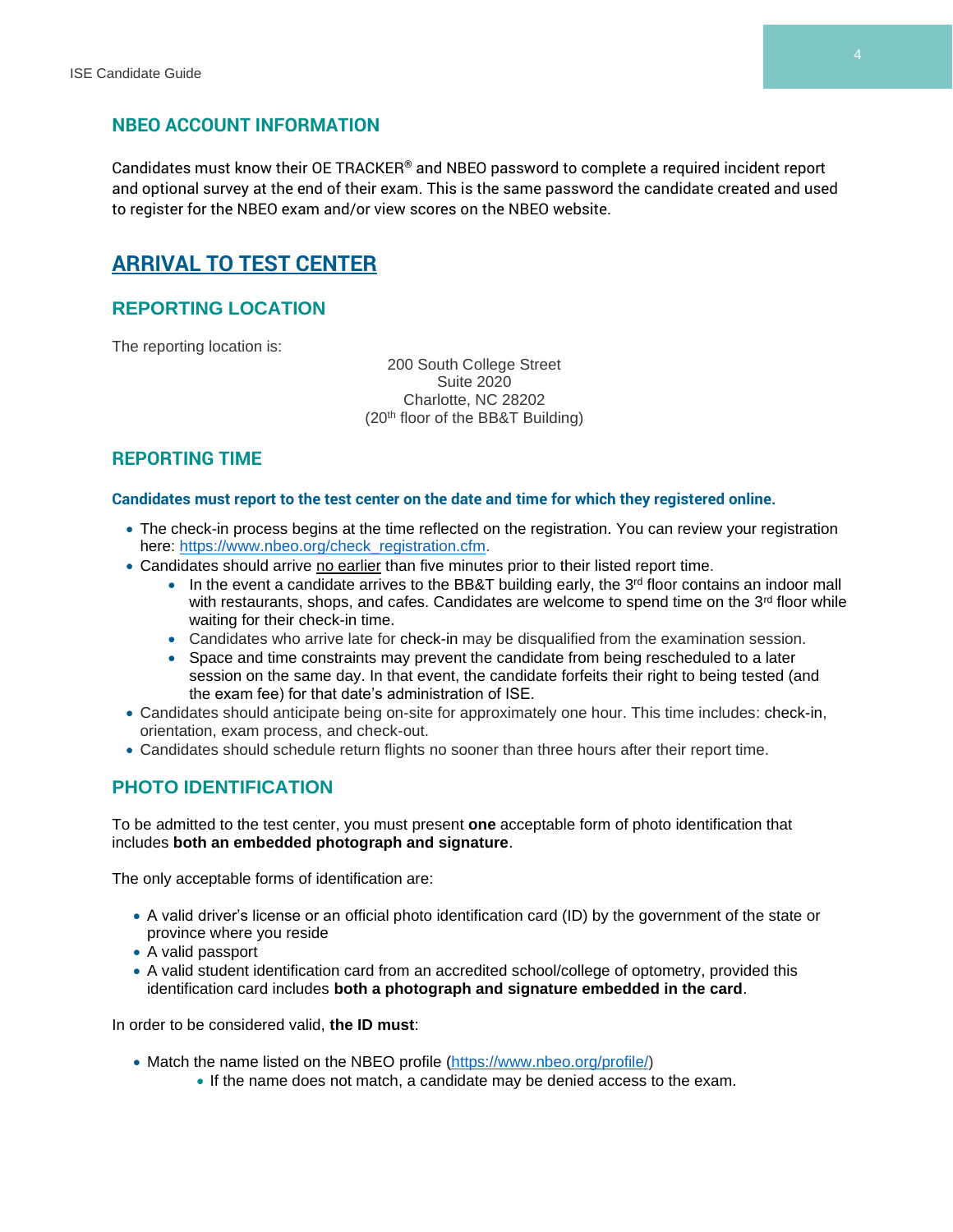- To submit a name change, please complete and submit the form found [here.](https://www.optometry.org/media/documents/registration/name_change_form_2.pdf) Your online profile will be updated once the NBEO records are updated internally.
- Be current and not expired.
- If the ID is expired, a candidate may be denied access to the examination.

# **ON-SITE EXAM DAY CHECK-IN**

#### **ARM BANDS / CANDIDATE IDENTIFICATION**

- All candidates will be provided with two arm bands. These arm bands should be worn at all times during the exam. The number is displayed on the side of the arm.
- The front of the arm bands contains your candidate ID number.
- The back of the **right** arm badge contains your name and OE TRACKER®. These are provided for verification purposes.

#### **PHOTOGRAPH**

- A staff member will take a picture of each candidate during the check-in process to assist in ensuring the correct candidate is being evaluated.
- For identification purposes, you should appear in the photo as you will during the exam. For instance, if you plan to wear glasses during the exam, you should wear them in the photo; if you plan on having your hair pulled up in a ponytail, you should do so in the photo.

# **PERSONAL ITEMS & LOCKER USE**

- **Candidates will not be permitted to enter the NCCTO with any item considered luggage. Please plan accordingly.**
	- Luggage items are considered: suitcases, roller bags (larger than backpack size), and any item not able to fit in the lockers.
	- **Candidates will be turned away if luggage is brought to the NCCTO. This could impact the amount of time a candidate has for orientation.**
- Lockers will be provided for candidates to store small personal items not allowed in the testing area. NCCTO considers personal items to be: cell phones, watches, wallets, purses, back packs, briefcases, etc.
	- Locker dimensions: 13 1/2 inches deep, 11 7/8 inches wide, and 31 1/2 inches tall. The opening is 9 inches wide.

# **ORIENTATION**

Following check-in, the candidates will be seated in the candidate orientation room where a slideshow presentation will be shown. This presentation is only intended to provide a brief overview of the expectations of the exam and highlight aspects of the exam process. Following orientation, staff will be available to address any questions. Candidates can view the orientation video on our website at [https://www.optometry.org/exams/ise.](https://www.optometry.org/exams/ise)

#### **EQUIPMENT OVERVIEW IN ORIENTATION ROOM**

• Following candidate orientation, candidates will be provided time to view all the individual station equipment and supplies. Candidates are requested to treat the equipment with care. If there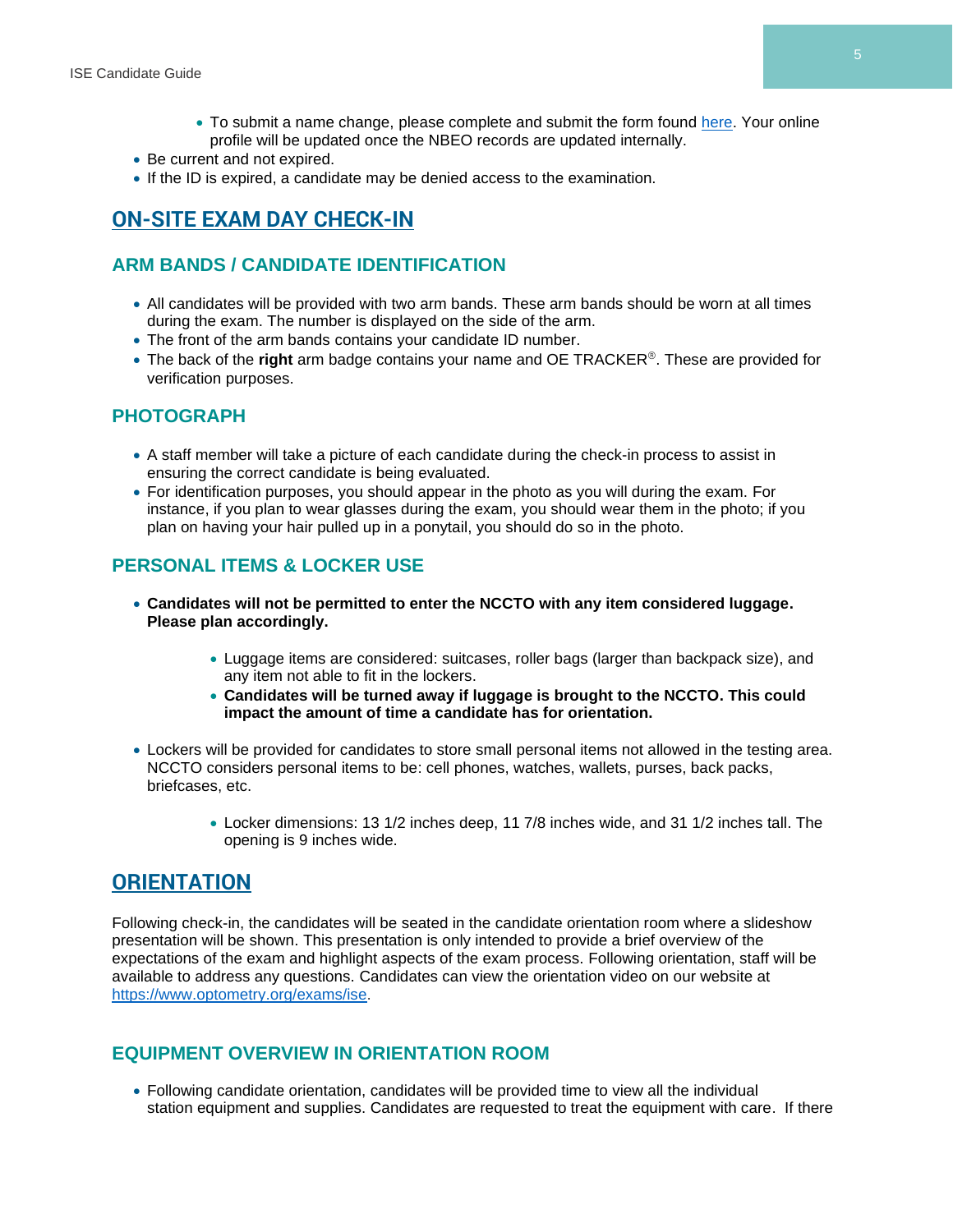are any issues with the equipment or supplies, please inform a staff member.

• The orientation room's injections arms will have water instead of fake blood. Candidates are encouraged to spend time with the simulated arm to familiarize themselves with the layout.

Information regarding specific equipment and supplies should be reviewed online in the ISE Site Information & Equipment Guide at [https://www.optometry.org/exams/ise.](https://www.optometry.org/exams/ise)

#### **PERSONAL NOTES, EVALUATION FORMS, ETC.**

- Candidates may keep personal notes during the orientation time only. These notes should be placed in the candidate's locker prior to the start of the exam.
- **No notes or other written materials may be taken into any exam room at any time.**
- Any notes and written materials discovered during the exam will be subject to confiscation.
- All notes taken during the exam on NCCTO-provided materials must remain in the exam room.
- **Violation of these policies may be cause for disqualification from, dismissal from, and/or failure of the examination.**

# **DURING THE EXAMINATION**

#### **REASONABLE ITEMS**

- Candidates are allowed to take reasonable items to the exam.
- All items must be provided to staff for inspection and approval.
- Examples of reasonable items are:
	- Bottles of water/Gatorade,etc. (Labels must be removed, and bottles must contain a lid.)
	- Tissues
	- Cough drops, mints, gum
	- Granola bars, other individually wrapped snack items
	- Lip balm, hair ties, hair clips, sanitary items, etc.
	- Eye patch
- Pens and pencils will be provided for candidate use.

#### **CANDIDATE IDENTIFICATION & INTRODUCTION**

During the exam, candidates should refer to themselves by their OE TRACKER® (or at least the last three digits of the OE TRACKER®). For example, if your OE TRACKER® is 700000, you may introduce yourself saying, "I am Candidate 700000" or "I am Dr. 000."

#### **CLOCK & TIME KEEPING**

- Candidates are responsible for monitoring their time.
- No watches are allowed in the exam rooms.
- There is a synchronized wall clock in each exam room.
- Additionally, a countdown clock is available on the exam room computer monitor for candidates to use. **Use of the countdown clock is optional. It is not the official timer for the exam; announcements are the official timers.**
- Proctors will not remind candidates of the remaining time.
- If time expires before a candidate completes the station, the items not performed will be scored as "no." Because of this, candidates are urged to carefully monitor their time.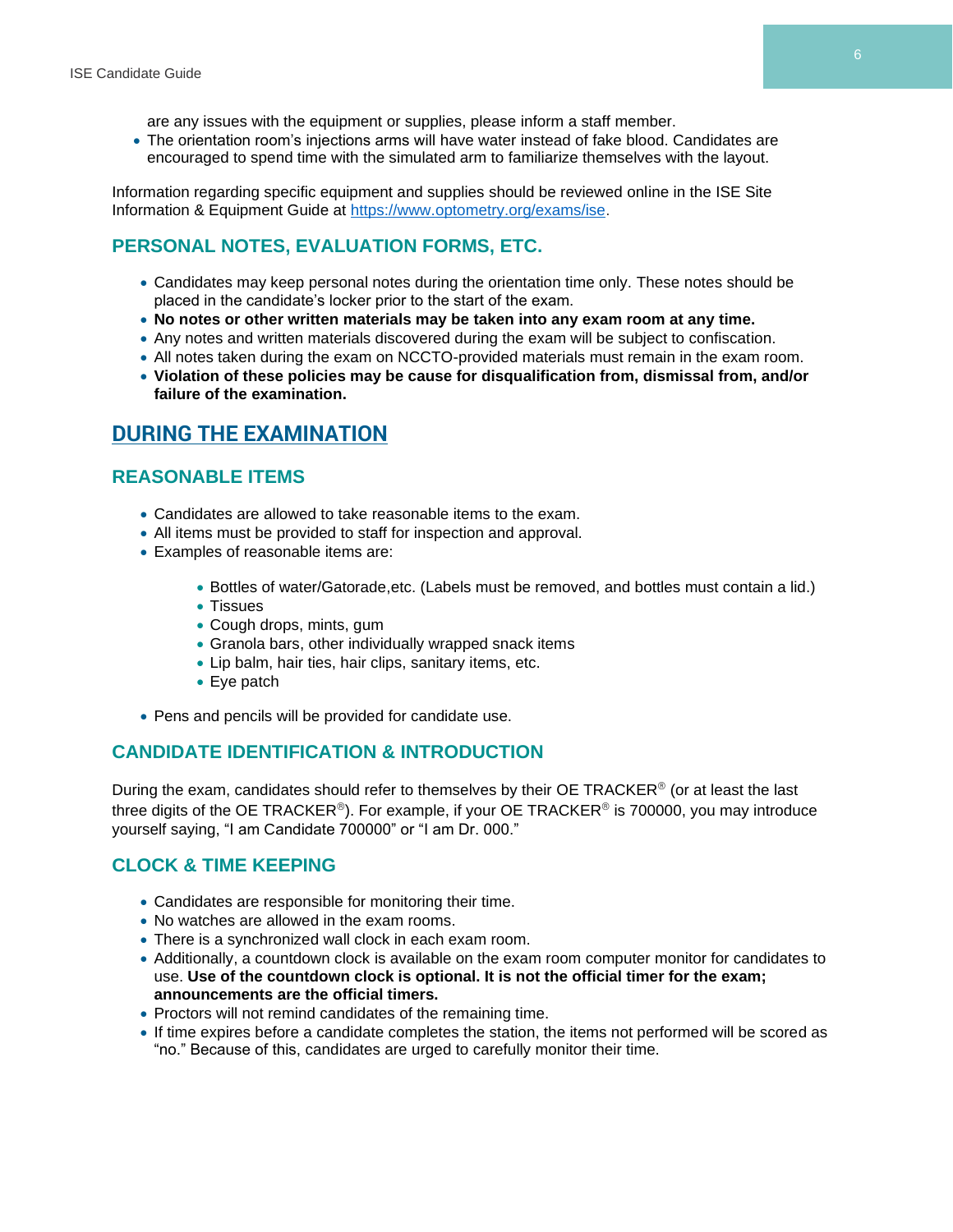#### **ANNOUNCEMENTS**

There are four announcements that play throughout an exam session:

- **1. "Patients and examiners, please report to your designated exam rooms"** signals the test center personnel to prepare for the exam to start. *This announcement is not relevant for candidates.*
- **2. "Candidates, please enter the exam room"** signals candidates to enter their station and begin their observation time while the door remains open.
	- There will be an announcement indicating there are 30 seconds remaining in the observation time.
- **3. "The exam cycle has begun"** signals the official start of the 15-minute exam cycle.
- **4. "The exam cycle has ended, please proceed to your next exam room"** signals the official end of the examination cycle, at which point the candidate will exit the room.

#### **EXAM STRUCUTRE**

Following orientation and equipment review, candidates will be escorted to the exam hallway and will stand outside their assigned station. Once the second announcement plays, candidates may enter the exam room and begin their observation time.

#### **CANDIDATE OBSERVATION TIME**

- Candidates are provided with approximately three minutes of observation time in the station before the exam cycle begins.
- Information for the specific station is posted on the computer monitor for the candidate to review.
	- Exam room computers are only for viewing the station instructions and using the countdown clock. Candidates are prohibited from using these computers for anything else.
- Any items performed before the exam begins (e.g., washing hands) will not be scored and must be repeated once the exam begins.

During the observation time, candidates are encouraged to:

- Become familiar with the layout
- Set out supplies that will be used (do not open packages)
- Review station instructions on the computer monitor
- Review the posted repeat policy

During the observation time, candidates cannot:

- Perform any scoreable items on the simulated arm
- Write on any pieces of paper
- Open any sealed packages

#### **CANDIDATE COMPLETION OF A STATION**

• The exam ends with the fourth announcement, or by the candidate stating they are finished, whichever occurs first.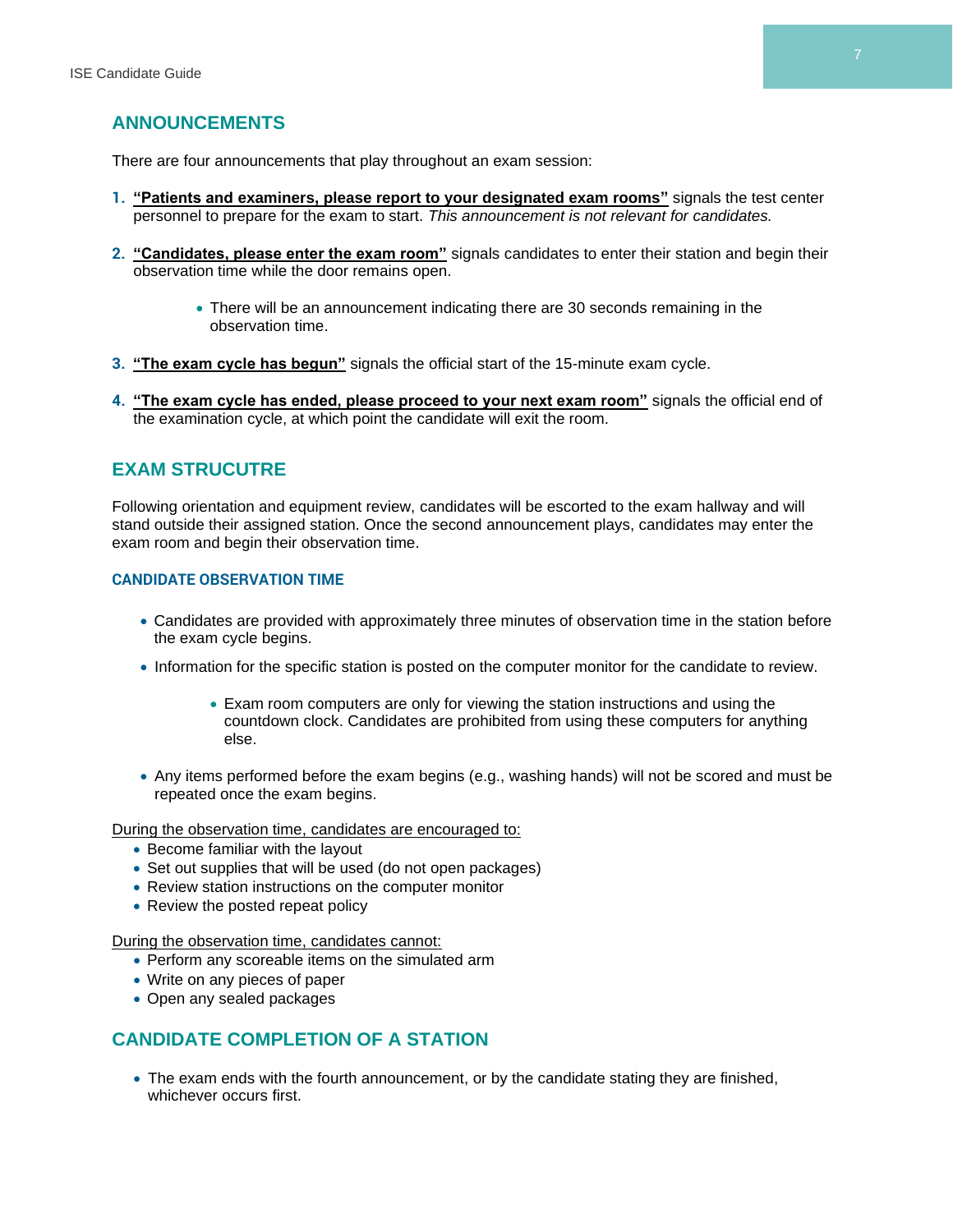- Candidates who finish the exam before the ending announcement plays, and wish to end the scoring portion of the station, may make the following statement to the proctor: "I am finished with this exam station." At this time, the candidate **will not be allowed to perform any additional items**  and will be escorted out of the exam room. It is up to the candidate whether or not to make this statement.
- If the candidate makes a confusing statement or begins any causal conversation, the proctor will remind the candidate that it is the candidate's responsibility to let them know if they are finished.

#### **PERFORMANCE OF PROCEDURES / ITEMS**

- Items are sequenced in the order in which they should be optimally conducted.
- Candidates may alter the sequencing of certain items performed within a procedure, **as long as the candidate's sequence makes logical sense.**

#### **REPEATING ITEMS / PROCEDURES**

Repeat information is posted in each exam room for candidate review during the examination.

#### **Repeating Items**

• Candidates who wish to repeat items may do so as long as it is still within logical sequence. For instance, if during Procedure 1, a candidate was not confident in the amount of medication they withdrew from the vial, they could draw additional medication.

#### **Repeating Procedures**

- Candidates **must announce** their intention to repeat before repeating the procedure and include the procedure number by stating, for example, "I am going to repeat Procedure 3, IV Injection." At this point the candidate should return to the first item in the procedure and continue on.
- Once the candidate makes the repeat statement, all previous scores recorded by the examiner are erased, and the candidate is evaluated as if performing the entire procedure for the first time.
- A stopped procedure cannot be repeated.

#### **Repeating Cautions**

- While repeating can be a positive option, candidates are strongly encouraged to ensure they can repeat the procedure within the time limitation.
- It has been noted that candidates who have not monitored their time sufficiently and try to repeat an entire procedure for one missed item often run out of time.
- Additionally, it has often been noted that candidates repeating a procedure tend to focus so much on the missed items, that they ultimately miss other items, resulting in a lower score than initially obtained.

#### **NOTE-TAKING**

Once the exam cycle begins, candidates will be provided with a half sheet of blank green paper. If you do not receive a piece of green paper, simply tell the proctor and they will provide it to you. Nothing written on this green paper will be scored, and it must be left in the exam room.

#### **PROCTORS**

Proctors are present during the exam and will respond to all questions relating to the exam. Proctors are not responsible for scoring the exam.

#### **OBSERVERS**

Occasionally, additional personnel may be on-site observing the exam. Observers will not have any effect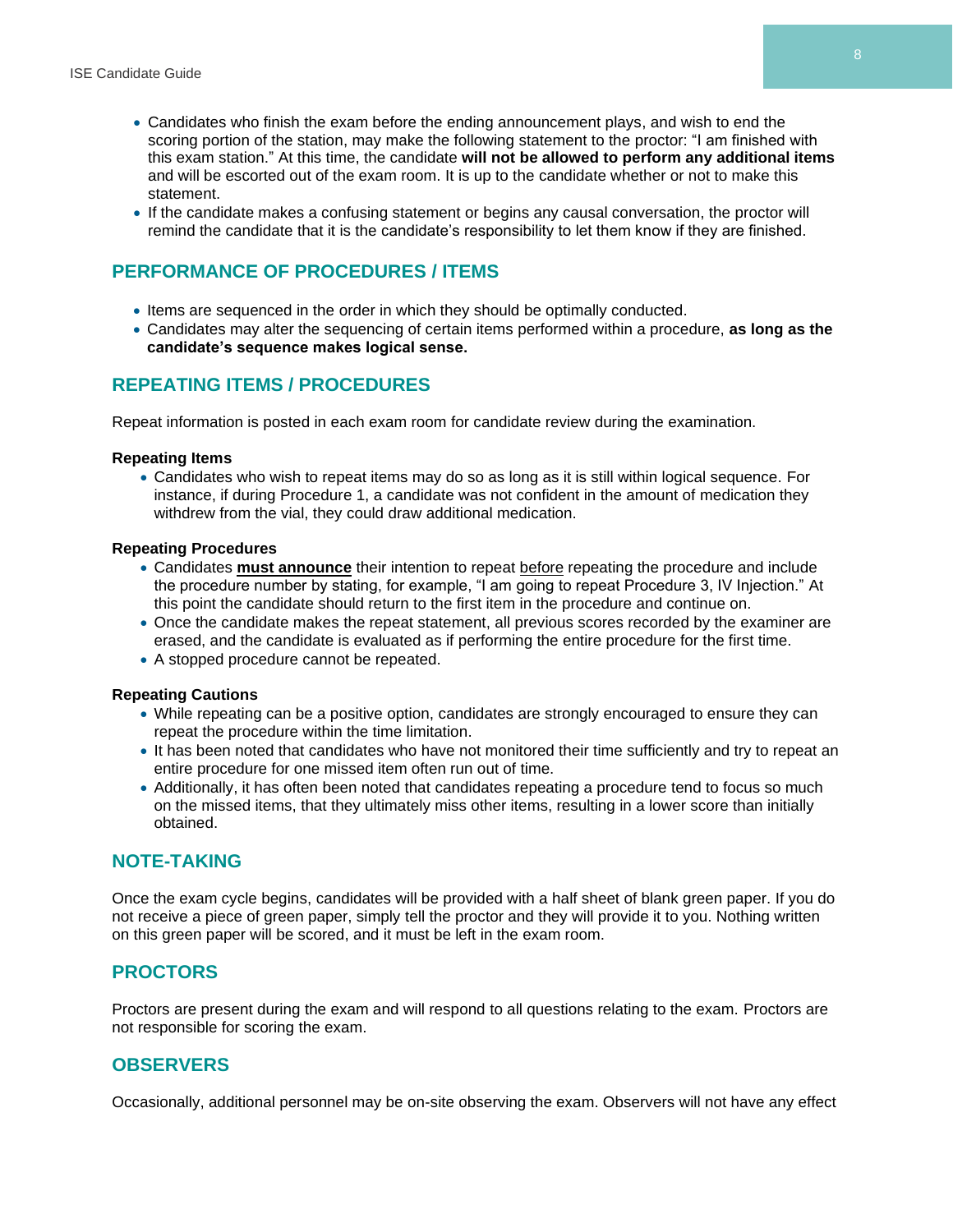on a candidate's score and should be ignored by the candidate. These personnel have been instructed not to converse with candidates or proctors in the examination rooms.

# **CANDIDATE QUESTIONS DURING THE EXAM**

- Outside of regular exam questions (e.g., allergies, etc.) during the exam, proctors can only answer "where" questions, such as where the room lighting control is or where supplies/clinical materials are located.
- Candidates may ask "where" questions at any time during the observation time and exam time.
- Proctors can answer a limited number of "set-up" questions during observation time (for example: "Can I move the arm?").
- Questions on **how** to do things, **how** to use equipment, or other instructional questions are not appropriate and will not be answered.
- **No additional examination time will be provided for any time used to ask and answer candidate questions.**

# **STATING FINDINGS**

- Candidates are strongly encouraged to talk through their exam process.
- Candidates are encouraged to speak **clearly** and **audibly**.

# **SAFETY & PROCEDURE ATTEMPTS**

#### **Handwashing**

• Candidates are expected to wash their hands for a minimum of 20 seconds.

#### **Intervenes/Corrective Actions**

• Proctors may request candidates to wash hands, appropriately handle a needle prick if additional contamination may occur, or cap a needle when presented uncapped.

#### **Safety and STOPS**

- Keep in mind that a remote examiner may deem an action as grossly endangering the proctor or potential patient (represented by the simulated arm) and stop scoring a procedure even though the proctor in the room allowed the candidate to continue.
- If a candidate is stopped, they will be scored "no" on any remaining items in the stopped procedure and cannot repeat a stopped procedure.

#### **Procedure Attempts**

• Candidates are only scored on the first four attempts at obtaining blood in Procedure 3. Any further attempts will not be scored, and it will be treated as a **stop**. The proctor **will not** verbally stop a candidate as it is up to the candidate to **monitor their own attempts.**

# **STAFF INTERACTIONS**

#### **Neutrality**

• Proctors and staff may appear to be neutral or show little emotion during the exam. Candidates should not regard this as a personal dislike or an indication of performance quality.

#### **Staff Interaction during Exam**

- During the exam, proctors may say very little other than what has been scripted.
- If a candidate asks a question that cannot be answered, proctors or staff may respond with "I do not have that information," "I can't answer that," or "It is up to you." These comments are not indicators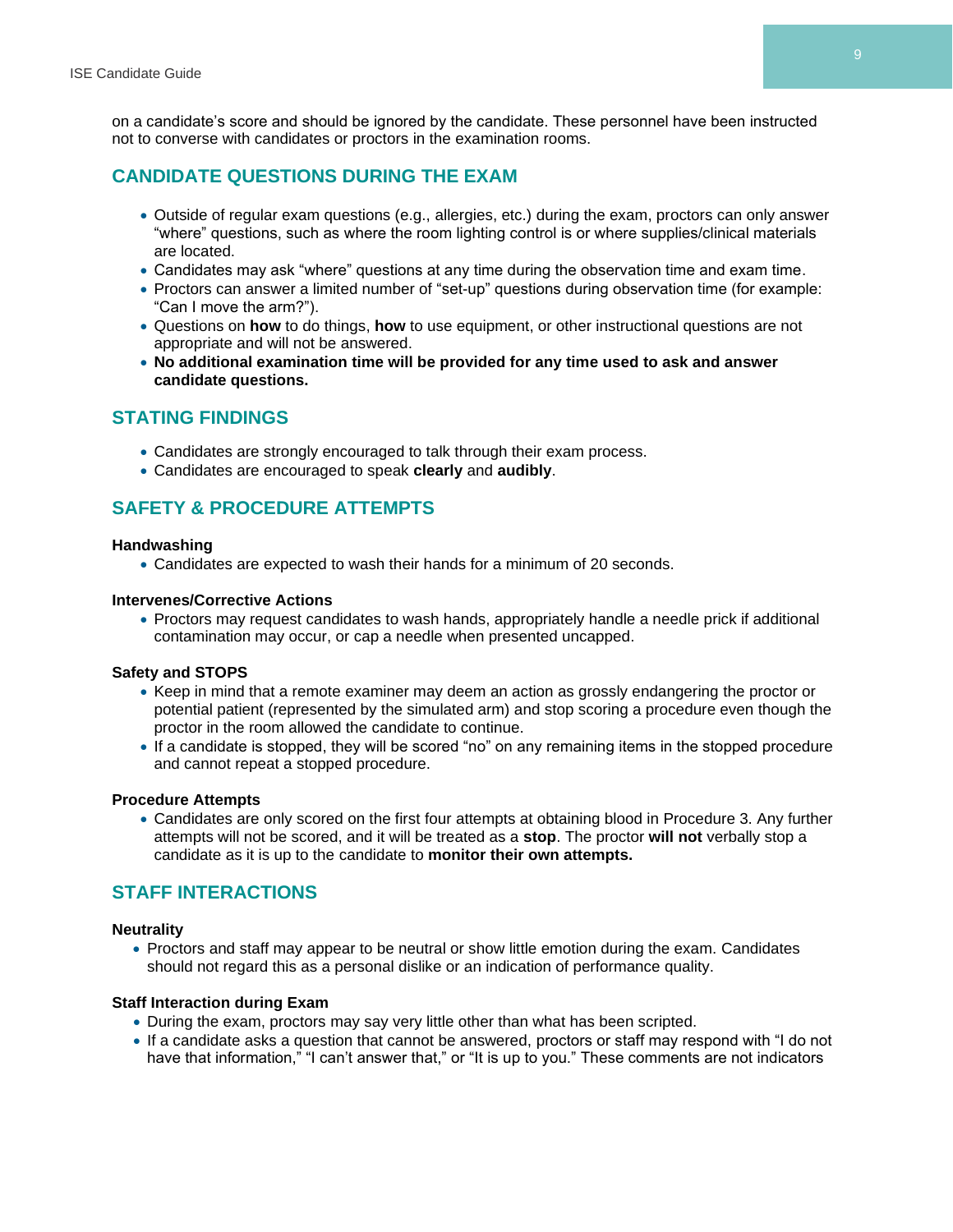of a candidate's performance or decisions, but simply an answer for a situation where the proctor/staff cannot provide guidance.

• If asked, proctors will not provide guidance on how or what to perform. Candidates must use their best judgement in these situations.

#### **PROCTOR INTERACTIONS**

#### **Proctor Titles**

• Candidates may refer to the proctor as "Mr. or Ms. Lee." Lee is the fictitious family name assigned to all proctors and arms.

#### **CANDIDATE WOUNDS / INJURIES / MEDICAL EMERGENCIES**

- Any open wounds on a candidate's finger or hand must be covered.
- If you have questions or concerns about whether a wound needs to be covered, you can show the wound to staff during the check-in process.
- Should a candidate become injured during the exam, a Band-Aid® and glove will be provided.
	- If a candidate believes they have injured themselves, they must notify personnel in the exam room (or front desk if injury occurs in the orientation room).
	- When a candidate experiences an injury (e.g. needle prick) in which the potential for bloodborne pathogens exposure is possible, candidates must use Universal Precautions. The CDC recommends Universal Precautions for the care of all patients, regardless of their diagnosis or presumed infection status.
		- **Universal Precautions** apply to 1) blood; 2) all body fluids, secretions, and excretions, except sweat, regardless of whether or not they contain visible blood; 3) non-intact skin; and 4) mucous membranes. Standard precautions are designed to reduce the risk of transmission of microorganisms from both recognized and unrecognized sources of infection in hospitals.
		- **Universal Precautions** include use of handwashing, appropriate personal protective equipment such as gloves, gowns, masks, whenever touching or exposure to patients' body fluids is anticipated.
	- Candidates should not assume that they are not bleeding. Often an incident like a needle prick will take several minutes to produce any blood.
	- Candidates should bandage any potential wounds that occur to ensure overall safety of personnel.
	- Bandaging the wound early ultimately saves candidate's time during the process and prevents further issues from occurring in regard to blood contamination of materials and equipment.
	- Out of concern for proctor safety and to prevent contamination of exam equipment, **any bleeding must be stopped prior to continuing the exam.**
	- No additional time will be given during the exam for injuries that occur as a result of candidate error.
	- In the event of a medical emergency during the exam, candidates should remain calm and a staff member will be there to assist and assess the situation.

#### **RESTROOM / DRINKING FOUNTAIN USE**

It is advisable for candidates to use the restroom before the examination begins. No time allowance is given for restroom use during the examination session. In the event a candidate needs to use the restroom during the exam, they should inform the proctor who will escort them to the restroom. The same principles for restroom use apply to using the water fountain.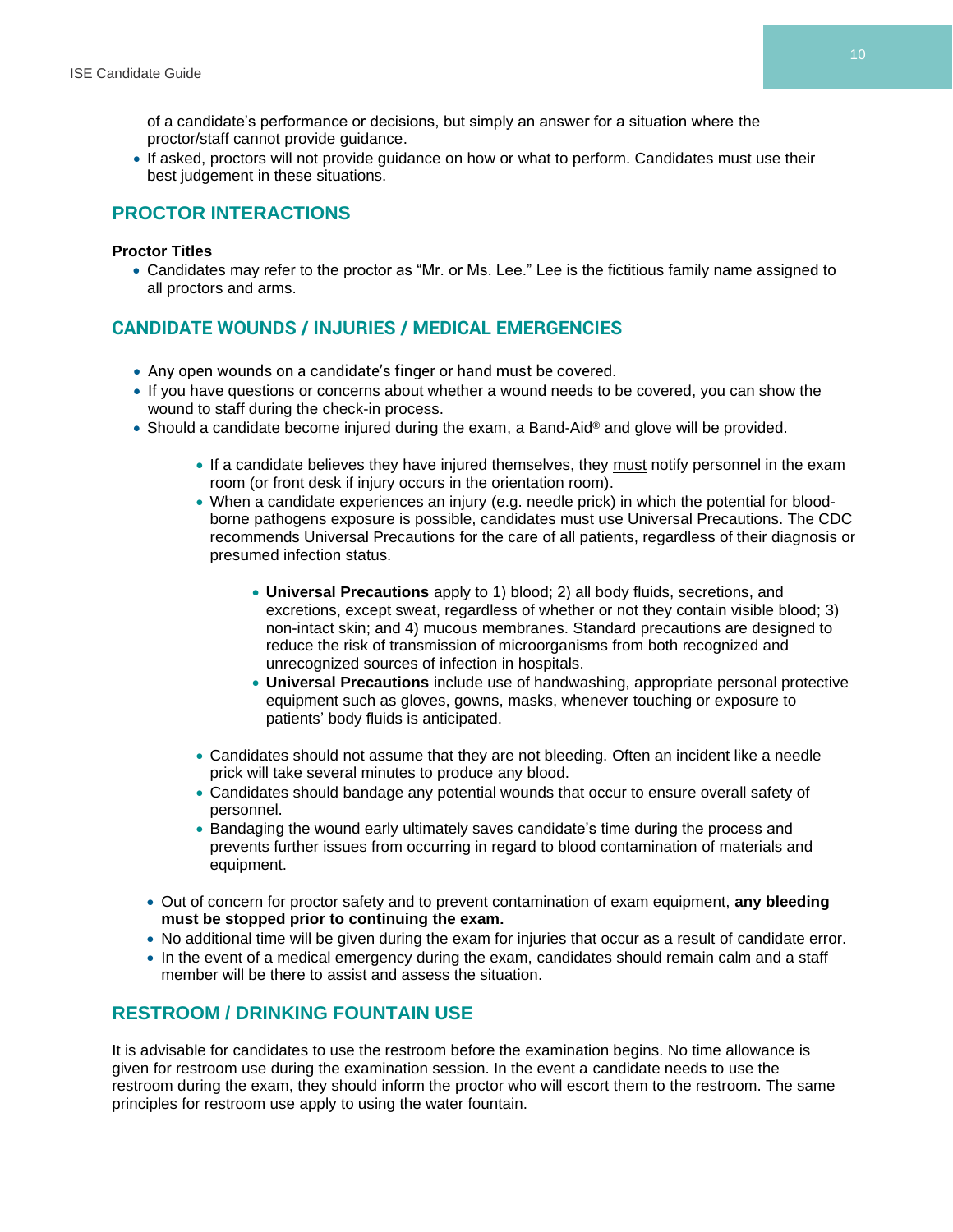# **POST-EXAMINATION INFORMATION**

# **CANDIDATE INCIDENT REPORTS & SURVEYS**

At the conclusion of the examination, all candidates will exit the exam room and sit at a computer workstation. Candidates will fill out an incident report and complete the optional survey.

- Candidates will log in using their OE TRACKER<sup>®</sup> and the same password (created by the candidate) used to register for the exam or view scores on the NBEO website.
- Candidates are encouraged to think through their exam and use this opportunity to document any irregularity that may have occurred which a candidate feels may have negatively impacted their performance. Incident reports **will not be accepted** from candidates once they have left the testing area.
- Candidates can document any concerns involving the equipment, proctors, or the candidate's individual performance.

Once all incident reports have been submitted, they will be reviewed by staff. **Staff may review videos and/or interview the proctor for more information regarding the incident report.** Additionally, staff will inspect any reported equipment malfunction.

- Staff will only discuss incidents with candidates if clarification or further information is needed. If staff discusses an incident report with a candidate in the exam room, the candidate should assume the discussion is being recorded.
- Candidates should remain at the workstation until dismissed by staff. Once all incident reports have been reviewed, addressed, and it is determined that all issues have been resolved, staff will dismiss candidates from the exam hall.

# **RETEST POLICY**

NBEO retest policy dictates that repeat tests are provided only due to administrative irregularities (e.g., equipment failure, loss of electrical power, or an unacceptable proctor) which may have negatively affected the candidate's performance.

# **ADDITIONAL EXAM INFORMATION**

# **CANDIDATE-TO-CANDIDATE INTERACTION**

- Candidates may engage in conversation during the check-in and orientation process. **Once candidates are escorted to the exam hallway, no communication should occur among candidates at any time during the examination or post-examination process.**
	- "Communication" includes conversation, verbal statements, non-verbal cues/expressions (e.g., thumbs up/down, shaking head, high-fives, etc.), and passing notes, as examples.
	- **Violations of this policy will not be tolerated and may be cause of disqualification from, dismissal from, and/or failure of the examination.**

#### **VIDEO SCORE REVIEW**

If a candidate believes their scores are not accurate, they may submit a score review. All score review requests should contain substantive issues to be considered and should be filed online within 30 days from the date on which the exam scores were posted. Additional information regarding the score-review process can be found on the NBEO website.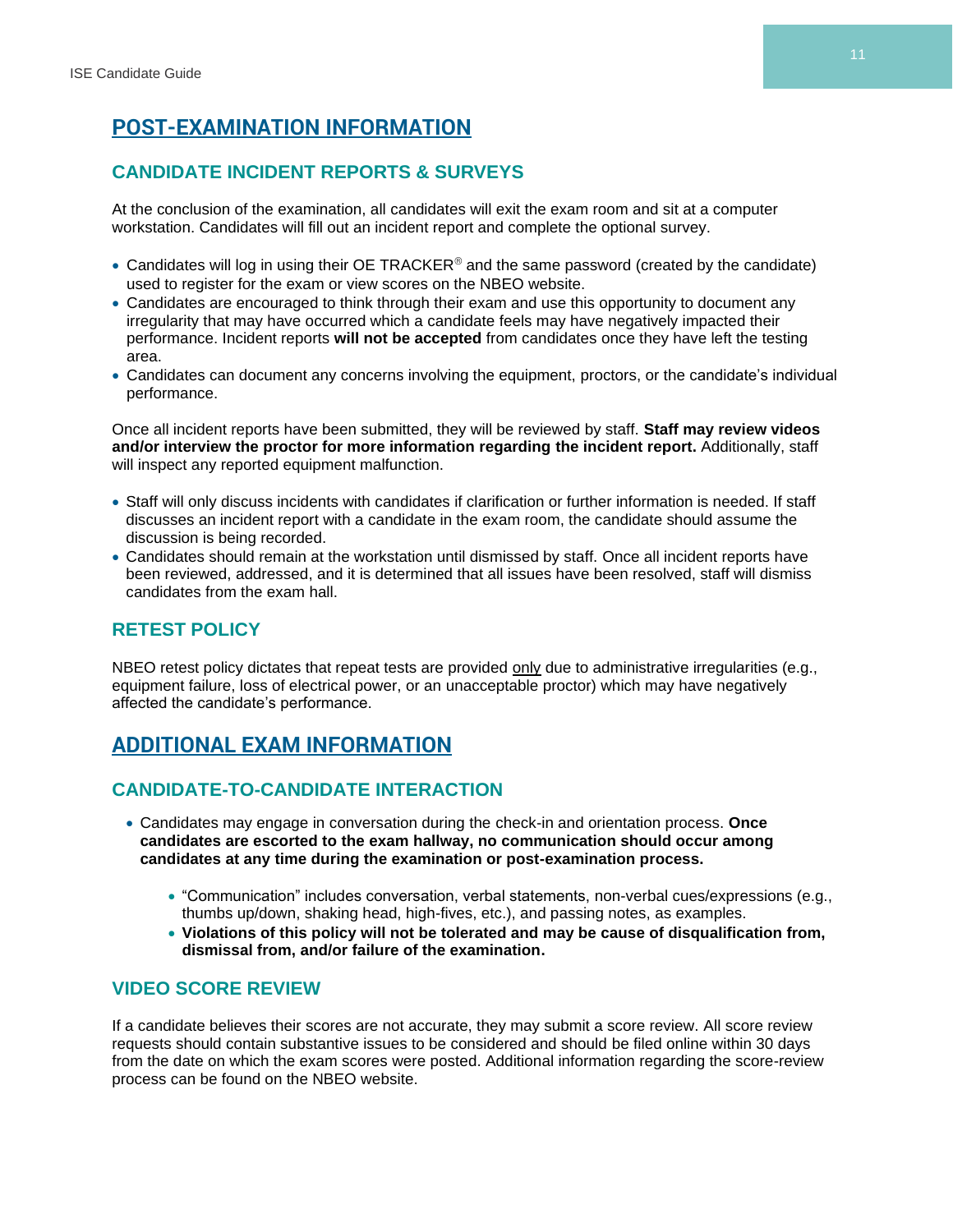#### **SCORING PRACTICES**

NBEO uses quantitative and qualitative data analysis to evaluate examination uniformity and fairness in order to identify potentially poor measurement. Candidates who achieve scores above the overall cut-off requirement receive a passing score. A score below the cut-off requirement will result in a failing score.

# **ISE OVERVIEW**

During the Injections Skill Exam, a proctor will serve as the "patient." All questions and inquiries should be directed to the proctor for confirmation.

#### **The Injections Skill is comprised of four distinct procedures that must be performed in order:**

- Procedure 1: Preparation for Intravenous (IV) Injection for Fluorescein Angiography
- Procedure 2: Preparation for Intramuscular (IM) Injection of Epinephrine
- Procedure 3: Performing an Intravenous Injection for Fluorescein Angiography
- Procedure 4: Performing an Intramuscular Injection of Epinephrine

This station integrates IV injection, as would be done for fluorescein angiography, with the intramuscular injection of epinephrine. This is clinically realistic since a needle/syringe filled with 1:1000 epinephrine would be prepared prior to performing fluorescein angiography in the event the patient experiences an anaphylactic reaction due to the injection of fluorescein sodium dye.

Given the nature and criticality of the injections to be performed, candidates should assume:

- an appropriate written informed consent has been discussed with and signed by the patient prior to performing the injections.
- the patient's identity has been verified using two methods such as name, date of birth, last four digits of the SSN, and/or address prior to performing the injections.
- the nature of the injection procedure and the injection site have been verified by asking the patient to verbalize their understanding of these issues.
- the patient is male and has been found to have a normal BP measurement during the pre-procedure work-up.

Materials placed on the drape initially will be considered aseptic. Materials NOT initially placed on the drape are not considered aseptic. Candidates are advised to be cautious and ensure they are maintaining aseptic technique throughout the injections exam. The gloves that are used in performing an intravenous injection for fluorescein angiography may be left on while performing an intramuscular injection of epinephrine. If desired, candidates may wash their hands while wearing the protective gloves.

A standard multi-use medication vial will be provided and labeled "25% fluorescein sodium" with an expiration date; however, the solution in the vial will be clear as it is simulated medication.

Candidates are strongly encouraged to thoroughly palpate the arm by actually feeling for a vein and pressing on the arm. Do not choose injection sites based on a visual inspection of the arm. Palpation is essential. Clean any injection site prior to inserting the needle.

Regarding the four intravenous injection attempts, an "attempt" is viewed as piercing the skin of the arm and removing the needle from the skin or excessive manipulation of the needle within the simulated arm. An automatic stop occurs after four attempts and **scoring** by the remote examiner will stop. Candidates have four attempts total. This includes any repeats. For instance, if you complete two attempts then perform IM and decide to repeat Procedure 3, you would have two attempts remaining. The proctor will not initiate a reminder of the number of attempts taken or remaining, nor will the proctor stop the candidate after the fourth attempt.

It should also be noted that **excessive manipulation** of the needle within the arm is not acceptable. Excessive manipulation will be counted as an additional attempt or possibly multiple attempts if the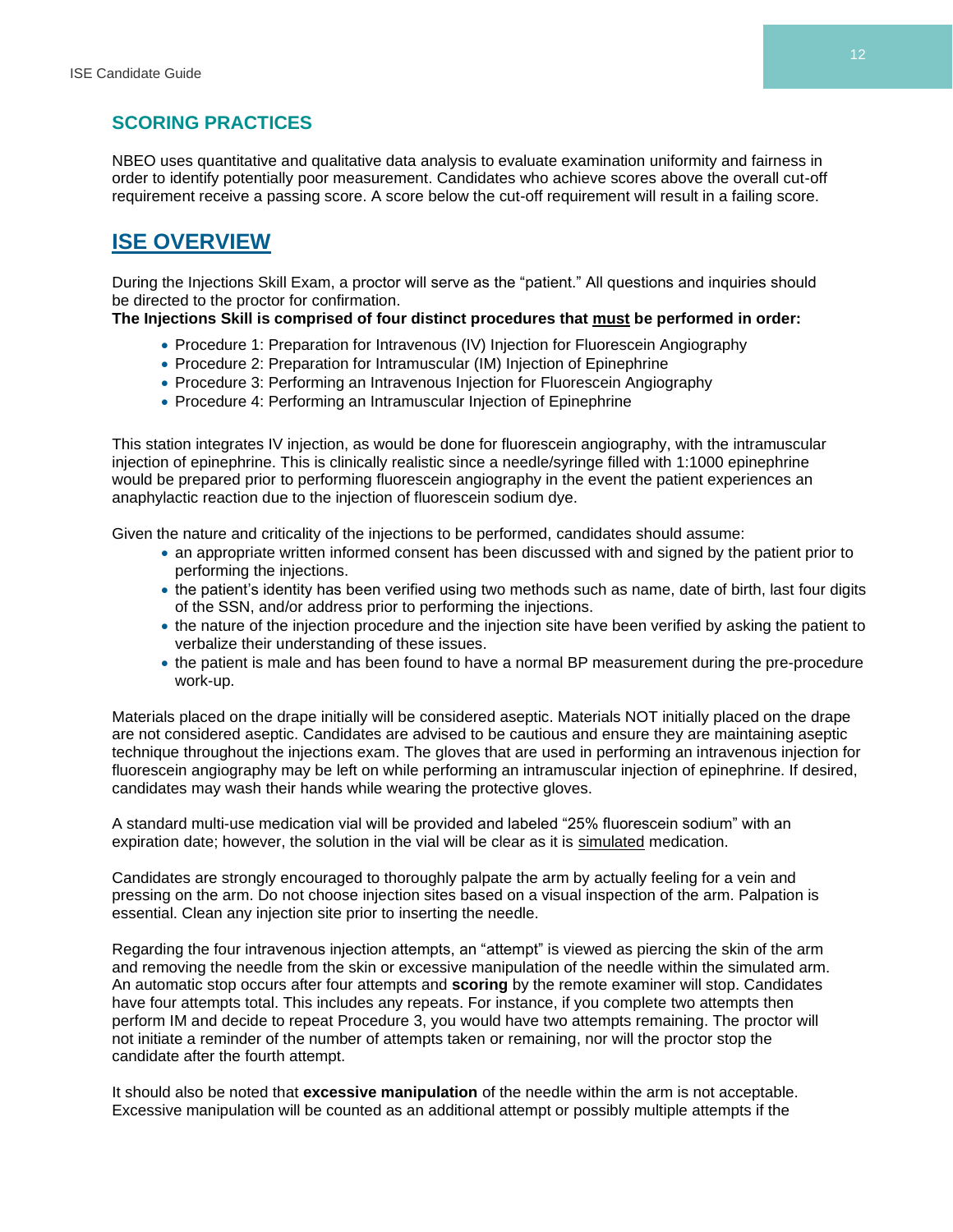manipulation of the needle within the arm is egregious. Candidates should treat the simulation arm as they would a human arm during the injections procedures.

Additional information regarding the simulated injections arm:

The simulated arms are designed to replicate an adult human arm. Veins that would be reasonable veins to draw blood from on a human arm are replicated in the simulated arm. When completing an IV injection, if the tubing is not filling **solidly** with blood, the candidate is not appropriately in a vein. Any "splatter" of blood or intermittent blood flow is an indication that the candidate has not appropriately entered and remained in a vein (see the orientation video for pictures).

Candidates will often assume that seeing some blood indicates they are appropriately in a vein and will pull the plunger of their syringe back so far that the plunger reaches the end of the syringe. In this case, the candidate has no room to pull back on the syringe for "suction" on any other attempts. In these situations, due to the nature of the exam, before completing any additional attempts, it is to the candidate's benefit to safely express any air aspirated into the syringe, so there will be "suction" for future attempts. Again, if a candidate is pulling on the plunger and the tubing is not filling **solidly** and **consistently** with blood, the candidate is not appropriately in a vein.

An IM injection of simulated 1:1000 epinephrine solution is to be performed in the **center** of the deltoid muscle on the simulated arm. NBEO recognizes that injection of epinephrine to treat an anaphylactic reaction is usually administered intramuscularly in the outer thigh of a patient. However, NBEO views the skills needed to perform IM injection in the center of the deltoid muscle of the simulated arm to be similar to the administration of epinephrine by injection at another anatomical site as performed clinically.

#### **WHEN REPEATING INJECTIONS:**

Candidates who wish to repeat one or more items may do so at their discretion **if** it can be logically performed at that time.

In the event the candidate wishes to repeat a procedure, it is necessary to clearly announce which **specific** procedure (Procedure 1, 2, 3 and/or 4) you wish to repeat **before** repeating the procedure. When a candidate wishes to repeat either Procedure 3 (IV injection) or Procedure 4 (IM injection), a needle and syringe can be quickly assembled with fluid (not for scoring purposes) to complete the procedure. It is not necessary to repeat preparation items unless you are specifically repeating Procedures 1 and/or 2. Instead, you are only obtaining the supplies you will need to perform Procedures 3 and/or 4.

When repeating an entire procedure, candidates must announce their intent and return to the first item in the procedure. In repeating the procedure, **all** of the prior scores recorded by the examiner are erased, and the candidate is evaluated as if performing the entire procedure for the first time. Specific injections repeat policies are posted on the back of the exam room doors for reference during the exam. As a reminder, a stopped skill cannot be repeated. As such, if a candidate has completed four attempts on the IV injection, it is considered a stop and should not be repeated.

*Everyone involved in the preparation of these examinations extends their collective best wishes for your success.* **®**